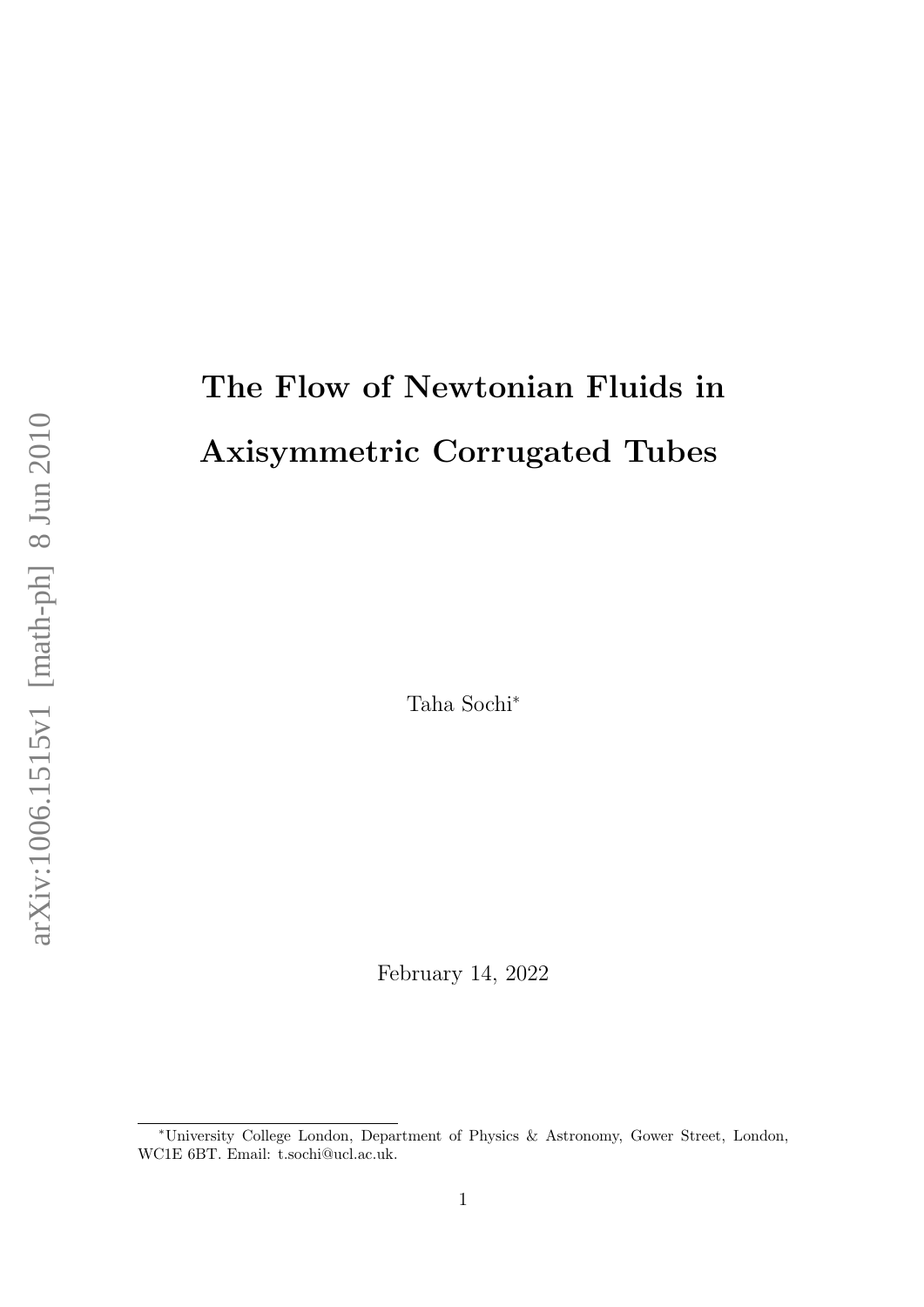### <span id="page-1-0"></span>Contents

| Contents        |              |                                                 |                         |  |
|-----------------|--------------|-------------------------------------------------|-------------------------|--|
| List of Figures |              |                                                 |                         |  |
|                 | Abstract     |                                                 | $\overline{\mathbf{4}}$ |  |
| $\mathbf{1}$    |              | Introduction                                    | $\overline{5}$          |  |
| $\overline{2}$  |              | Correlation Between Pressure Drop and Flow Rate | $\bf{6}$                |  |
|                 | 2.1          |                                                 | $\overline{7}$          |  |
|                 | 2.2          |                                                 | 8                       |  |
|                 | 2.3          |                                                 | 10                      |  |
|                 | 2.4          |                                                 | 11                      |  |
|                 | 2.5          |                                                 | 11                      |  |
| 3               |              | Conclusions                                     | 14                      |  |
|                 | Nomenclature |                                                 |                         |  |
|                 | References   |                                                 |                         |  |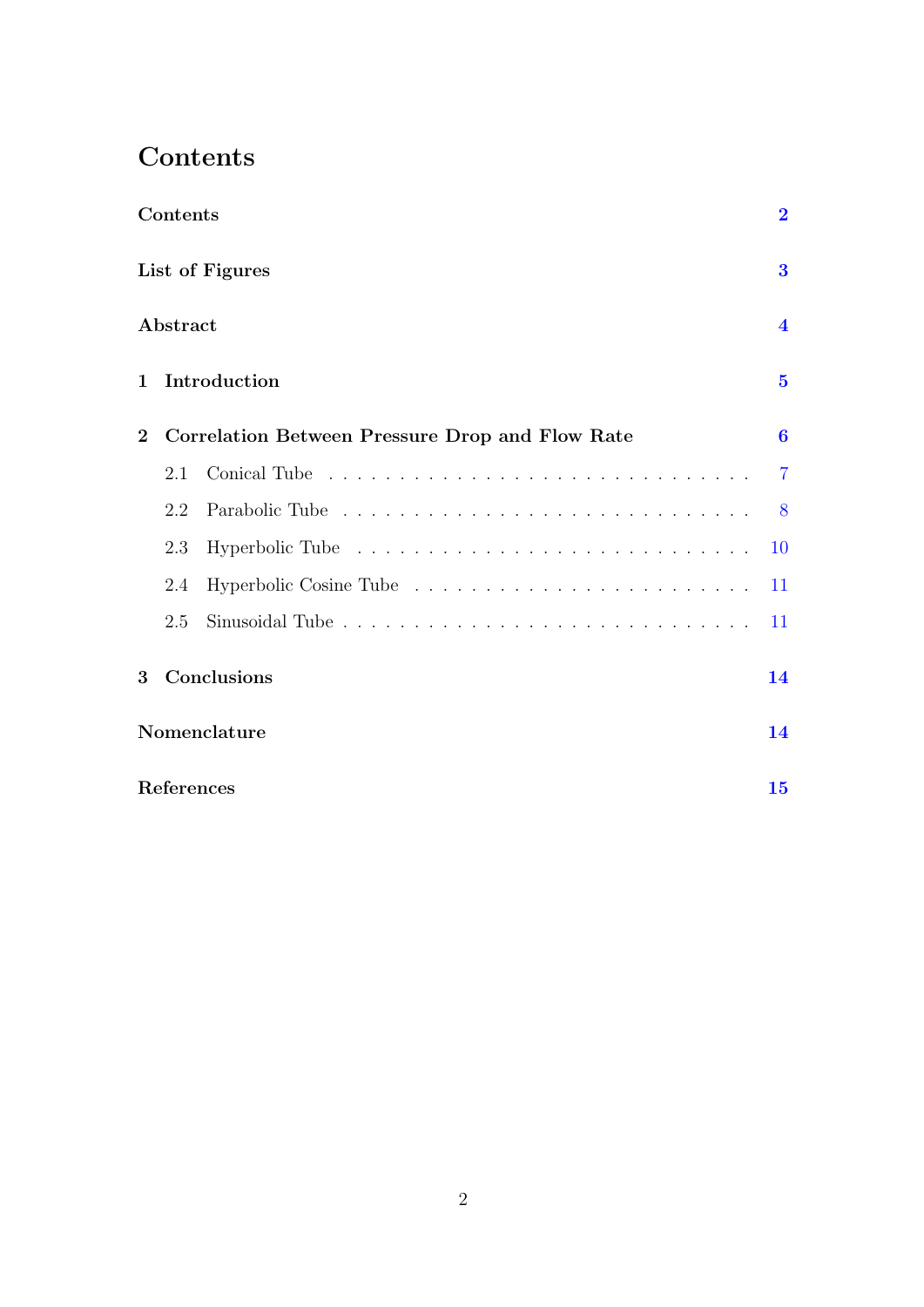# <span id="page-2-0"></span>List of Figures

| 1              | Profiles of converging-diverging axisymmetric capillaries. $\ldots$ .                                      |    |
|----------------|------------------------------------------------------------------------------------------------------------|----|
| $\overline{2}$ | Schematic representation of the radius of a conically shaped converging-                                   |    |
|                | diverging capillary as a function of the distance along the tube axis.                                     | 8  |
| 3              | Schematic representation of the radius of a converging-diverging cap-                                      |    |
|                | illary with a parabolic profile as a function of the distance along the                                    |    |
|                |                                                                                                            | -9 |
| $\overline{4}$ | Schematic representation of the radius of a converging-diverging cap-                                      |    |
|                | illary with a sinusoidal profile as a function of the distance along the                                   |    |
|                | tube axis. $\ldots \ldots \ldots \ldots \ldots \ldots \ldots \ldots \ldots \ldots \ldots \ldots \ldots 12$ |    |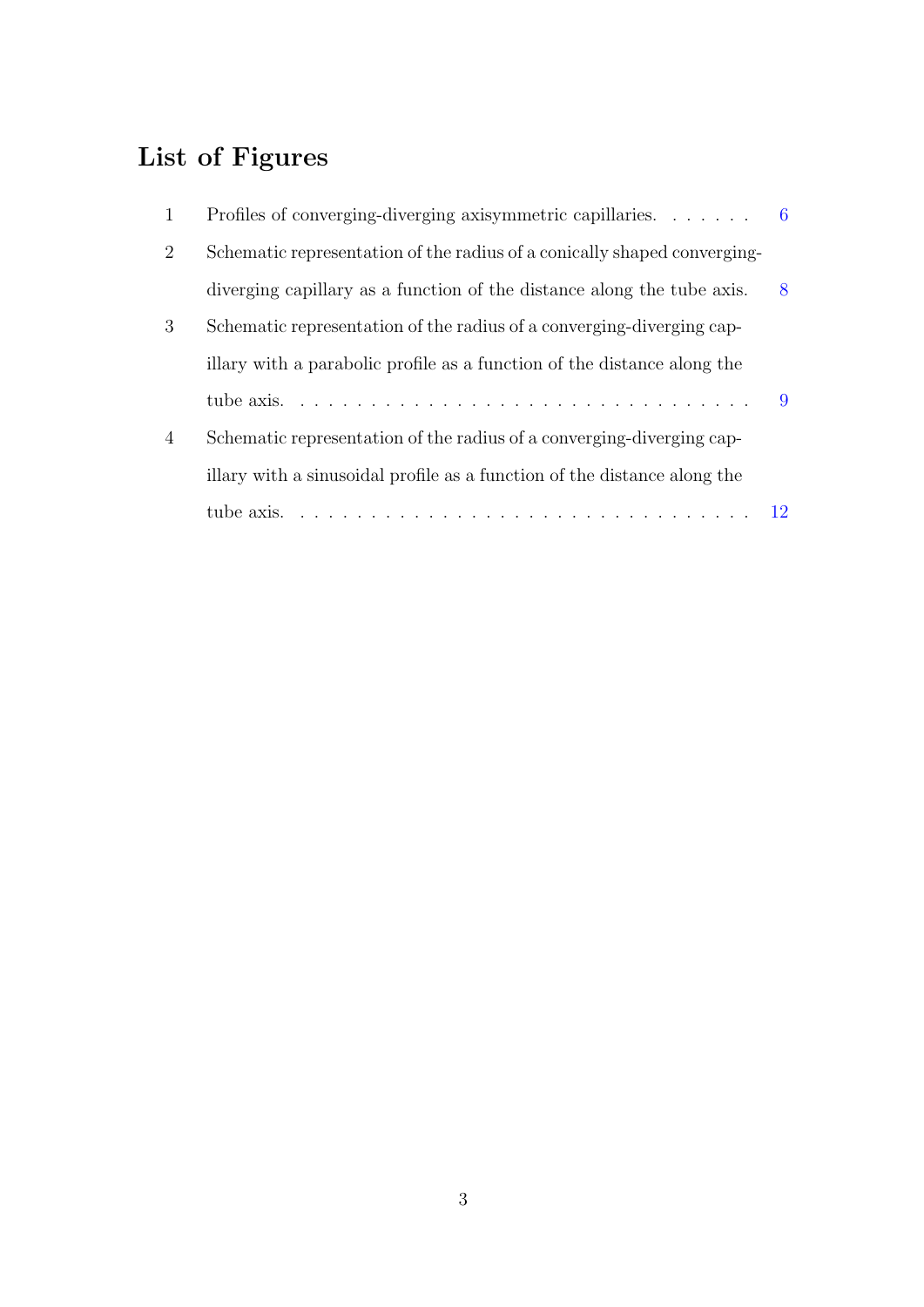## <span id="page-3-0"></span>Abstract

This article deals with the flow of Newtonian fluids through axially-symmetric corrugated tubes. An analytical method to derive the relation between volumetric flow rate and pressure drop in laminar flow regimes is presented and applied to a number of simple tube geometries of converging-diverging nature. The method is general in terms of fluid and tube shape within the previous restrictions. Moreover, it can be used as a basis for numerical integration where analytical relations cannot be obtained due to mathematical difficulties.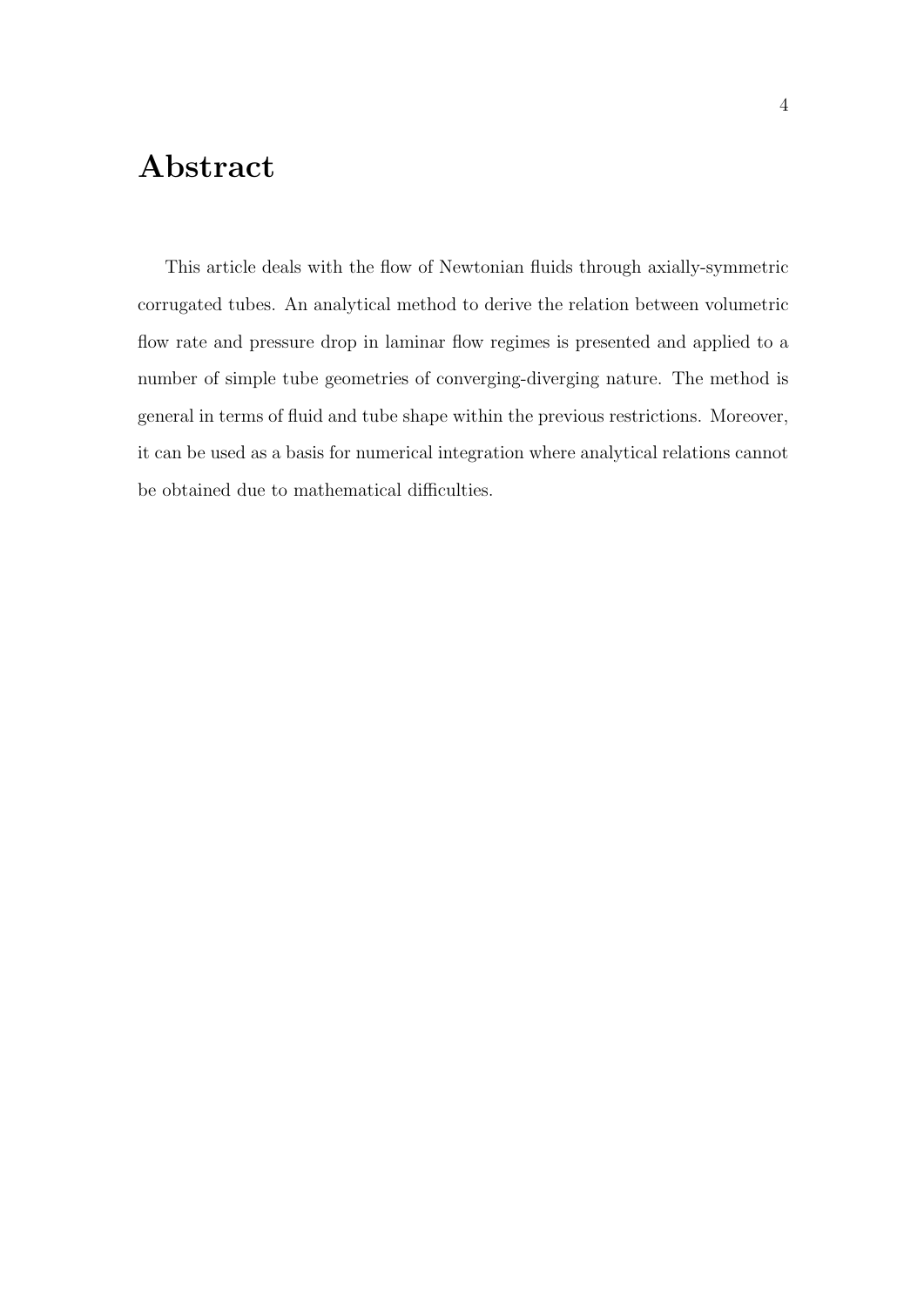#### <span id="page-4-1"></span><span id="page-4-0"></span>1 Introduction

Modeling the flow through corrugated tubes of various geometries is an important subject and has many real-life applications. Moreover, it is required for modeling viscoelasticity, yield-stress and the flow of Newtonian and non-Newtonian fluids through porous media  $[1-3]$  $[1-3]$ . There are many previous attempts to model the flow through capillaries of different geometries. However, they either apply to tubes of regular cross sections [\[4](#page-14-4)[,](#page-14-5) [5\]](#page-14-5) or deal with very special cases. Most of these studies use numerical mesh techniques such as finite difference and spectral methods to obtain numerical results. Illuminating examples of these investigations are Kozicki *et al.* [\[6\]](#page-14-6), Miller [\[7\]](#page-14-7), Oka [\[8\]](#page-14-8)[,](#page-15-1) Williams and Javadpour  $[9]$ , Phan-Thien *et al.* [\[10](#page-15-0), [11\]](#page-15-1), Lahbabi and Chang [\[12\]](#page-15-2)[,](#page-15-5) Burdette *et al.* [\[13\]](#page-15-3), Pilitsis *et al.* [\[14](#page-15-4), [15\]](#page-15-5), James *et al.* [\[16\]](#page-15-6), Talwar and Khomami [\[17\]](#page-15-7), Koshiba et al. [\[18\]](#page-16-0), Masuleh and Phillips [\[19\]](#page-16-1), and Davidson *et al.* [\[20\]](#page-16-2).

In the current paper we present an analytical method for deriving the relationship between pressure drop and volumetric flow rate in corrugated tubes of circular but varying cross section, such as those depicted schematically in Figure [1.](#page-5-1) We also present several examples of the use of this method to derive equations for Newtonian flow although the method is general and can be applied to non-Newtonian flow as well. In the following derivations we assume a laminar flow of a purelyviscous incompressible fluid where the tube corrugation is smooth and limited in magnitude to avoid problematic flow phenomena such as vortices.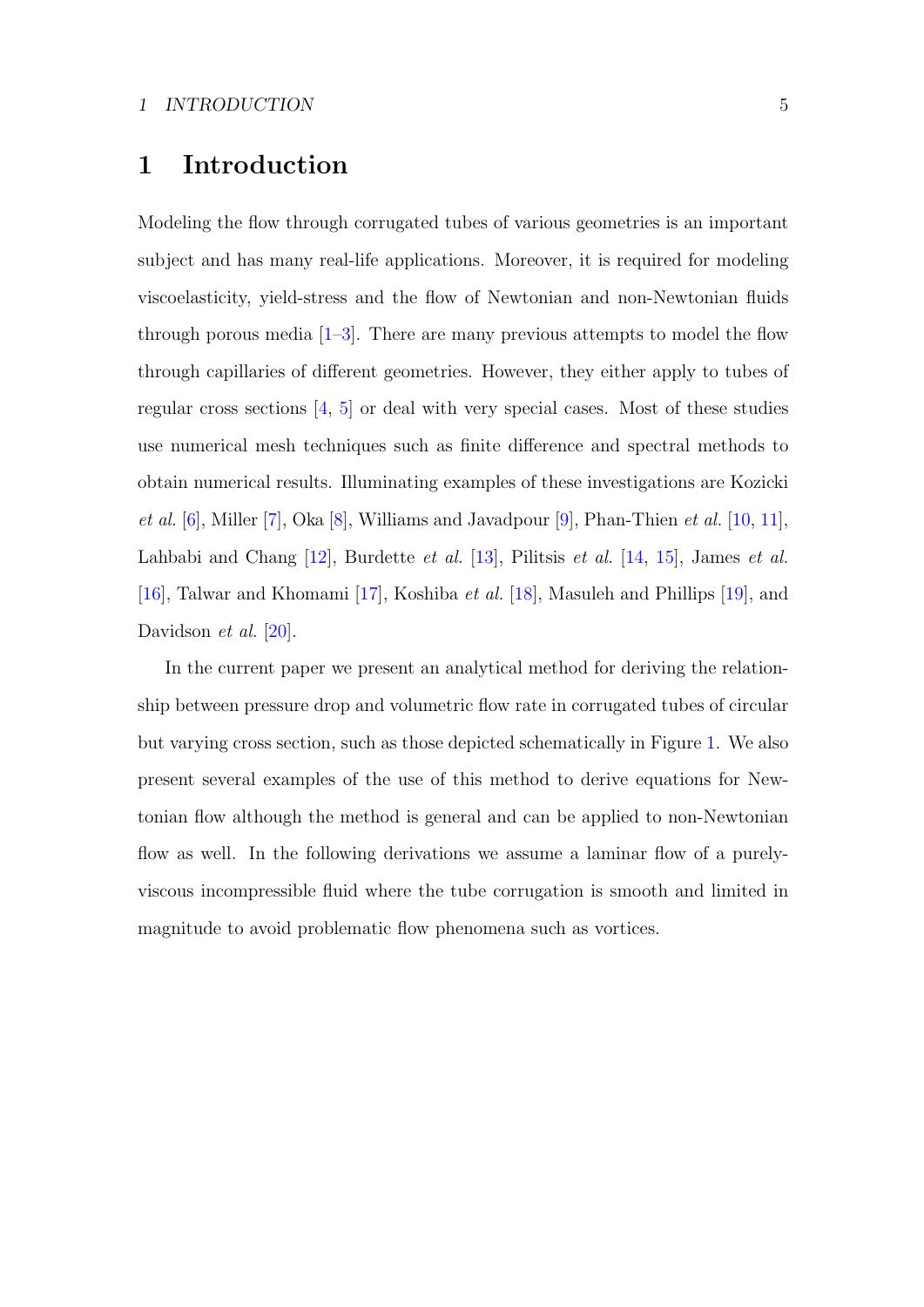<span id="page-5-3"></span><span id="page-5-1"></span>

Figure 1: Profiles of converging-diverging axisymmetric capillaries.

# <span id="page-5-0"></span>2 Correlation Between Pressure Drop and Flow Rate

A Newtonian fluid with a viscosity  $\mu$  satisfy the following relation between stress  $\tau$  and strain rate  $\dot{\gamma}$ 

<span id="page-5-2"></span>
$$
\tau = \mu \dot{\gamma} \tag{1}
$$

The Hagen-Poiseuille equation for a Newtonian fluid passing through a cylindrical pipe of constant circular cross section, which can be derived directly from Equation [1,](#page-5-2) states that

$$
Q = \frac{\pi r^4 P}{8\mu x} \tag{2}
$$

where  $Q$  is the volumetric flow rate,  $r$  is the tube radius,  $P$  is the pressure drop across the tube,  $\mu$  is the fluid viscosity and x is the tube length. A derivation of this relation can be found, for example, in  $[1, 21]$  $[1, 21]$  $[1, 21]$ . On solving this equation for  $P$ ,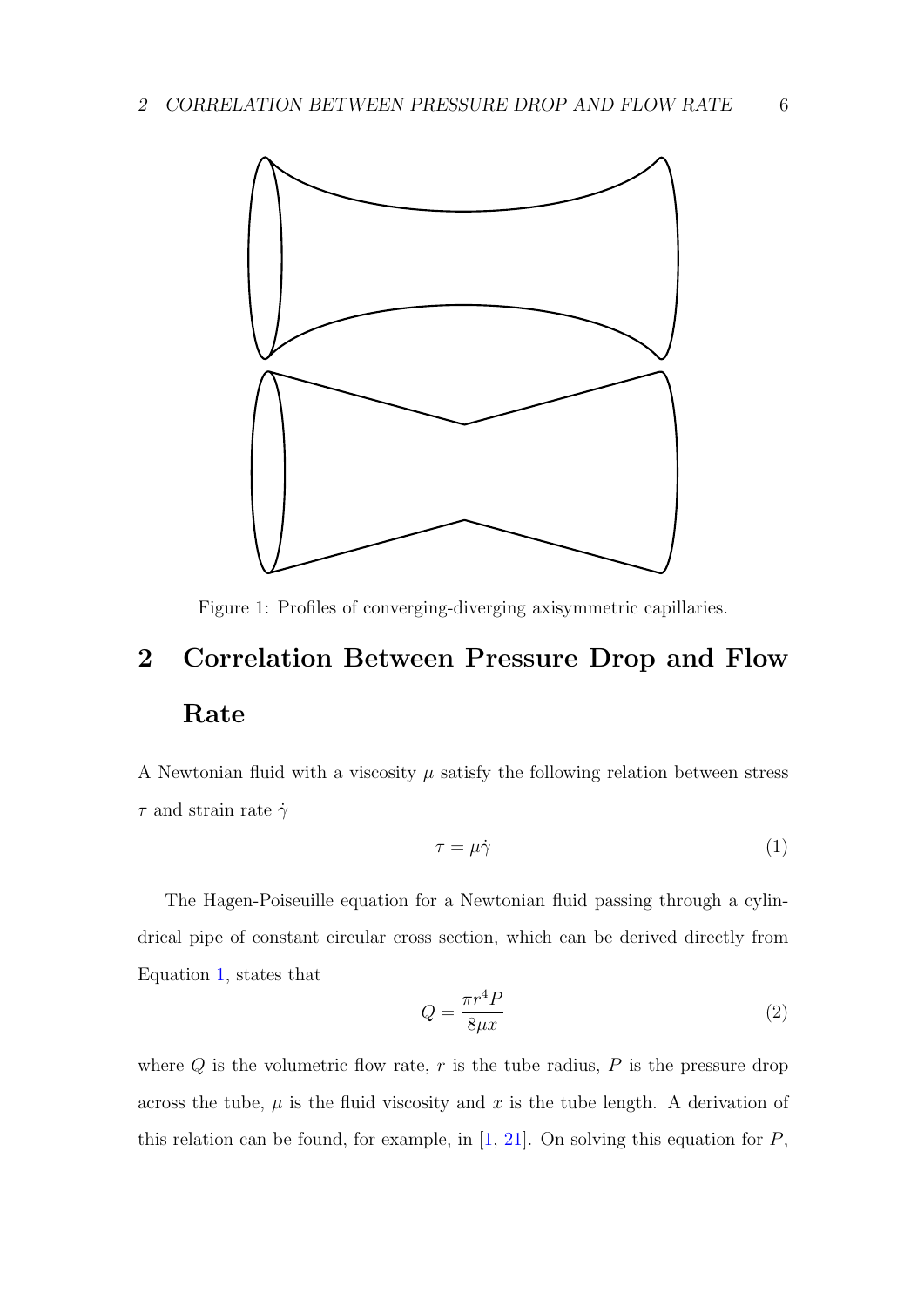#### 2.1 Conical Tube 7

the following expression for pressure drop as a function of flow rate is obtained

$$
P = \frac{8Q\mu x}{\pi r^4} \tag{3}
$$

For an infinitesimal length,  $\delta x$ , of a capillary, the infinitesimal pressure drop for a given flow rate  $Q$  is given by

$$
\delta P = \frac{8Q\mu\delta x}{\pi r^4} \tag{4}
$$

For an incompressible fluid, the volumetric flow rate across an arbitrary cross section of the capillary is constant. Therefore, the total pressure drop across a capillary of length L with circular cross section of varying radius,  $r(x)$ , is given by

<span id="page-6-1"></span>
$$
P = \frac{8Q\mu}{\pi} \int_0^L \frac{dx}{r^4}
$$
 (5)

This relation will be used in the following sections to derive relations between pressure drop and volumetric flow rate for a number of geometries of axisymmetric capillaries of varying cross section with converging-diverging feature. The method can be equally applied to other geometries of different nature.

#### <span id="page-6-0"></span>2.1 Conical Tube

For a corrugated tube of conical shape, depicted in Figure [2,](#page-7-1) the radius  $r$  as a function of the axial coordinate  $x$  in the designated frame is given by

$$
r(x) = a + b|x| \qquad -L/2 \le x \le L/2 \tag{6}
$$

where

$$
a = R_{min} \qquad \text{and} \qquad b = \frac{2(R_{max} - R_{min})}{L} \tag{7}
$$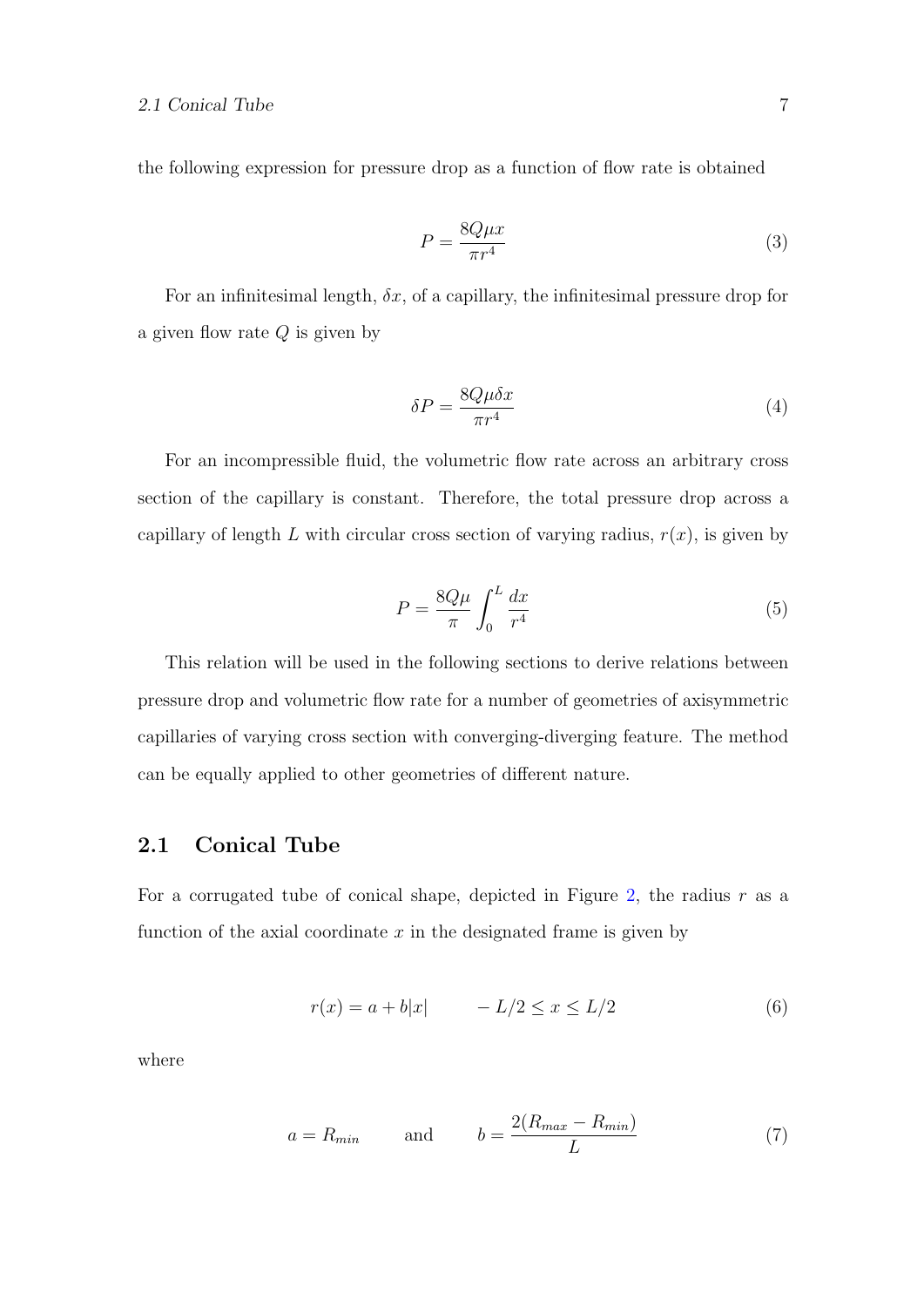#### 2.2 Parabolic Tube 8

Hence, Equation [5](#page-6-1) becomes

$$
P = \frac{8Q\mu}{\pi} \int_{-L/2}^{L/2} \frac{dx}{(a+b|x|)^4}
$$
(8)

$$
= \frac{8Q\mu}{\pi} \left[ \frac{1}{3b(a-bx)^3} \right]_{-L/2}^0 + \frac{8Q\mu}{\pi} \left[ -\frac{1}{3b(a+bx)^3} \right]_0^{L/2} \tag{9}
$$

<span id="page-7-2"></span>
$$
= \frac{16Q\mu}{\pi} \left[ \frac{1}{3a^3b} - \frac{1}{3b(a+bL/2)^3} \right] \tag{10}
$$

that is

<span id="page-7-1"></span>

Figure 2: Schematic representation of the radius of a conically shaped convergingdiverging capillary as a function of the distance along the tube axis.

#### <span id="page-7-0"></span>2.2 Parabolic Tube

For a tube of parabolic profile, depicted in Figure [3,](#page-8-0) the radius is given by

$$
r(x) = a + bx^2 \qquad -L/2 \le x \le L/2 \tag{12}
$$

where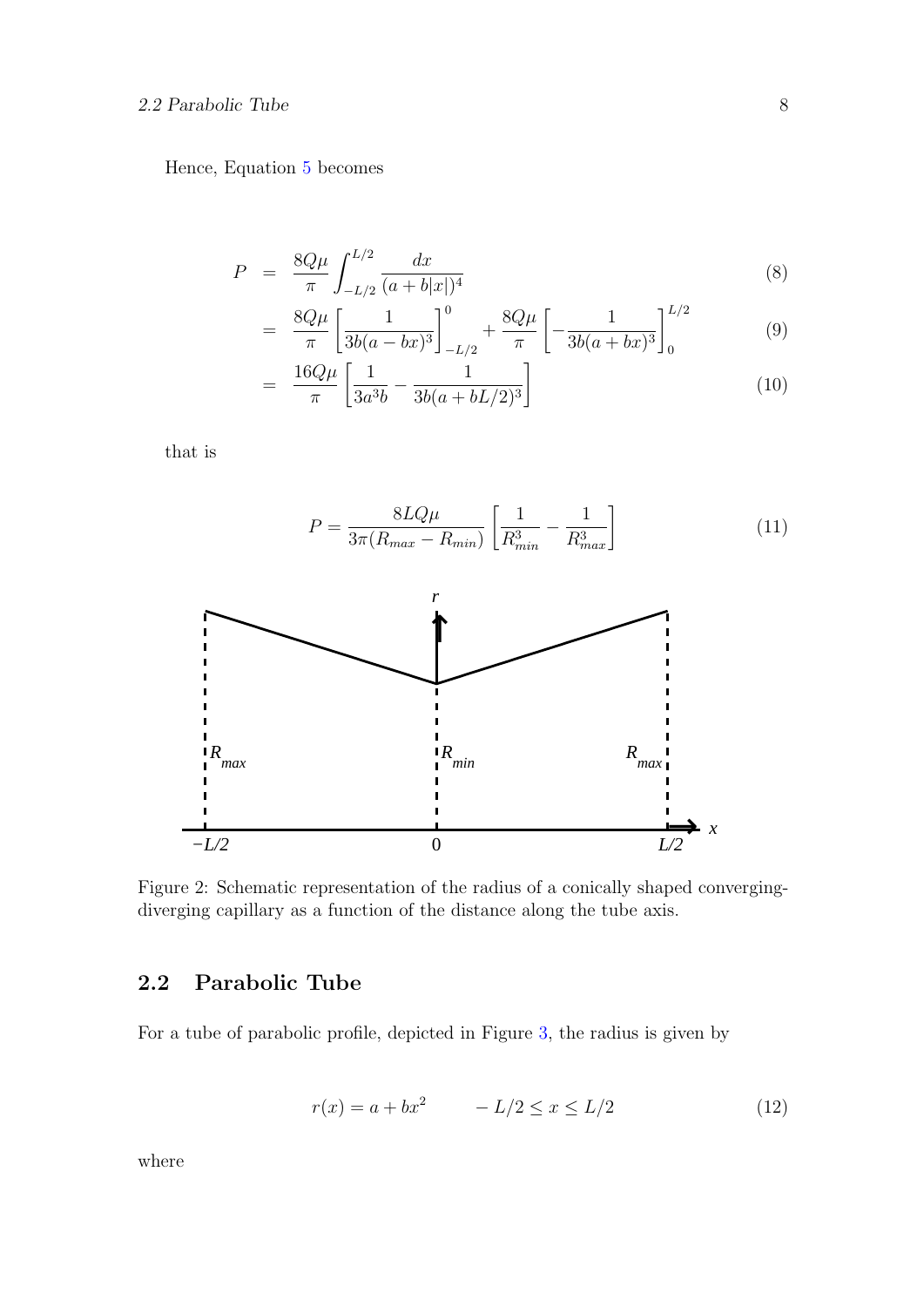<span id="page-8-0"></span>

Figure 3: Schematic representation of the radius of a converging-diverging capillary with a parabolic profile as a function of the distance along the tube axis.

$$
a = R_{min} \qquad \text{and} \qquad b = \left(\frac{2}{L}\right)^2 (R_{max} - R_{min}) \tag{13}
$$

Therefore, Equation [5](#page-6-1) becomes

$$
P = \frac{8Q\mu}{\pi} \int_{-L/2}^{L/2} \frac{dx}{(a + bx^2)^4}
$$
 (14)

On performing this integration, the following relation is obtained

$$
P = \frac{8Q\mu}{\pi} \left[ \frac{x}{6a(a+bx^2)^3} + \frac{5x}{24a^2(a+bx^2)^2} + \frac{5x}{16a^3(a+bx^2)} + \frac{5\arctan\left(x\sqrt{\frac{b}{a}}\right)}{16a^{7/2}\sqrt{b}} \right]_{-L/2}^{L/2}
$$
(15)

$$
= \frac{8Q\mu}{\pi} \left[ \frac{L}{6a[a+b(L/2)^2]^3} + \frac{5L}{24a^2[a+b(L/2)^2]^2} + \frac{5L}{16a^3[a+b(L/2)^2]} + \frac{10\arctan\left(\frac{L}{2}\sqrt{\frac{b}{a}}\right)}{16a^{7/2}\sqrt{b}} \right]
$$
(16)

that is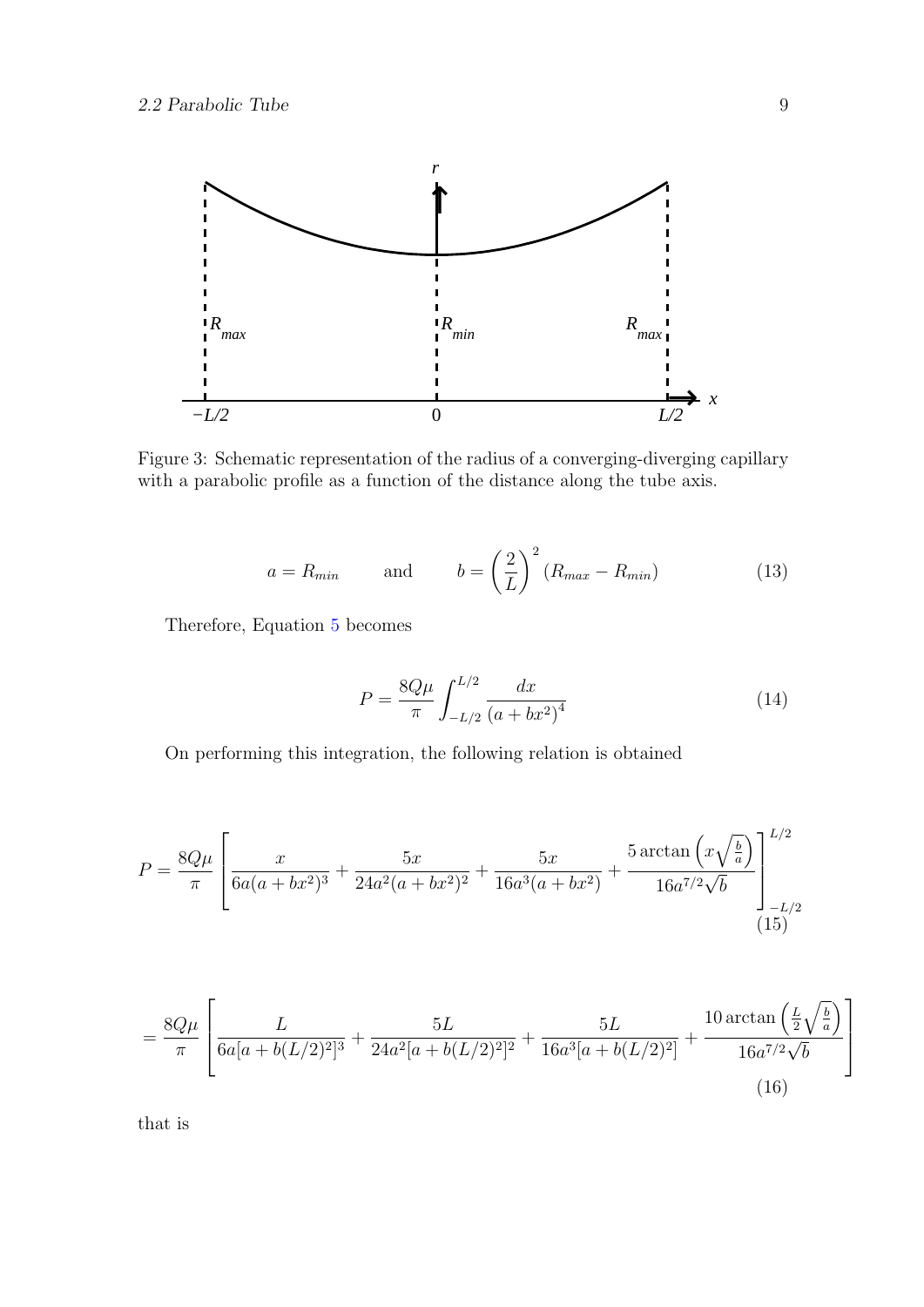<span id="page-9-1"></span>
$$
P = \frac{4LQ\mu}{\pi} \left[ \frac{1}{3R_{min}R_{max}^3} + \frac{5}{12R_{min}^2R_{max}^2} + \frac{5}{8R_{min}^3R_{max}} + \frac{5 \arctan\left(\sqrt{\frac{R_{max} - R_{min}}{R_{min}}}\right)}{8R_{min}^{7/2}\sqrt{R_{max} - R_{min}}} \right]
$$
(17)

### <span id="page-9-0"></span>2.3 Hyperbolic Tube

For a tube of hyperbolic profile, similar to the profile in Figure [3,](#page-8-0) the radius is given by

$$
r(x) = \sqrt{a + bx^2} \qquad -L/2 \le x \le L/2 \qquad a, b > 0 \tag{18}
$$

where

$$
a = R_{min}^2 \qquad \text{and} \qquad b = \left(\frac{2}{L}\right)^2 \left(R_{max}^2 - R_{min}^2\right) \tag{19}
$$

Therefore, Equation [5](#page-6-1) becomes

$$
P = \frac{8Q\mu}{\pi} \int_{-L/2}^{L/2} \frac{dx}{(a+bx^2)^2}
$$
 (20)

$$
= \frac{8Q\mu}{\pi} \left[ \frac{x}{2a(a+bx^2)} + \frac{\arctan(x\sqrt{b/a})}{2a\sqrt{ab}} \right]_{-L/2}^{L/2}
$$
(21)

that is

<span id="page-9-2"></span>
$$
P = \frac{4LQ\mu}{\pi} \left[ \frac{1}{R_{min}^2 R_{max}^2} + \frac{\arctan\left(\sqrt{\frac{R_{max}^2 - R_{min}^2}{R_{min}^2}}\right)}{R_{min}^3 \sqrt{R_{max}^2 - R_{min}^2}} \right]
$$
(22)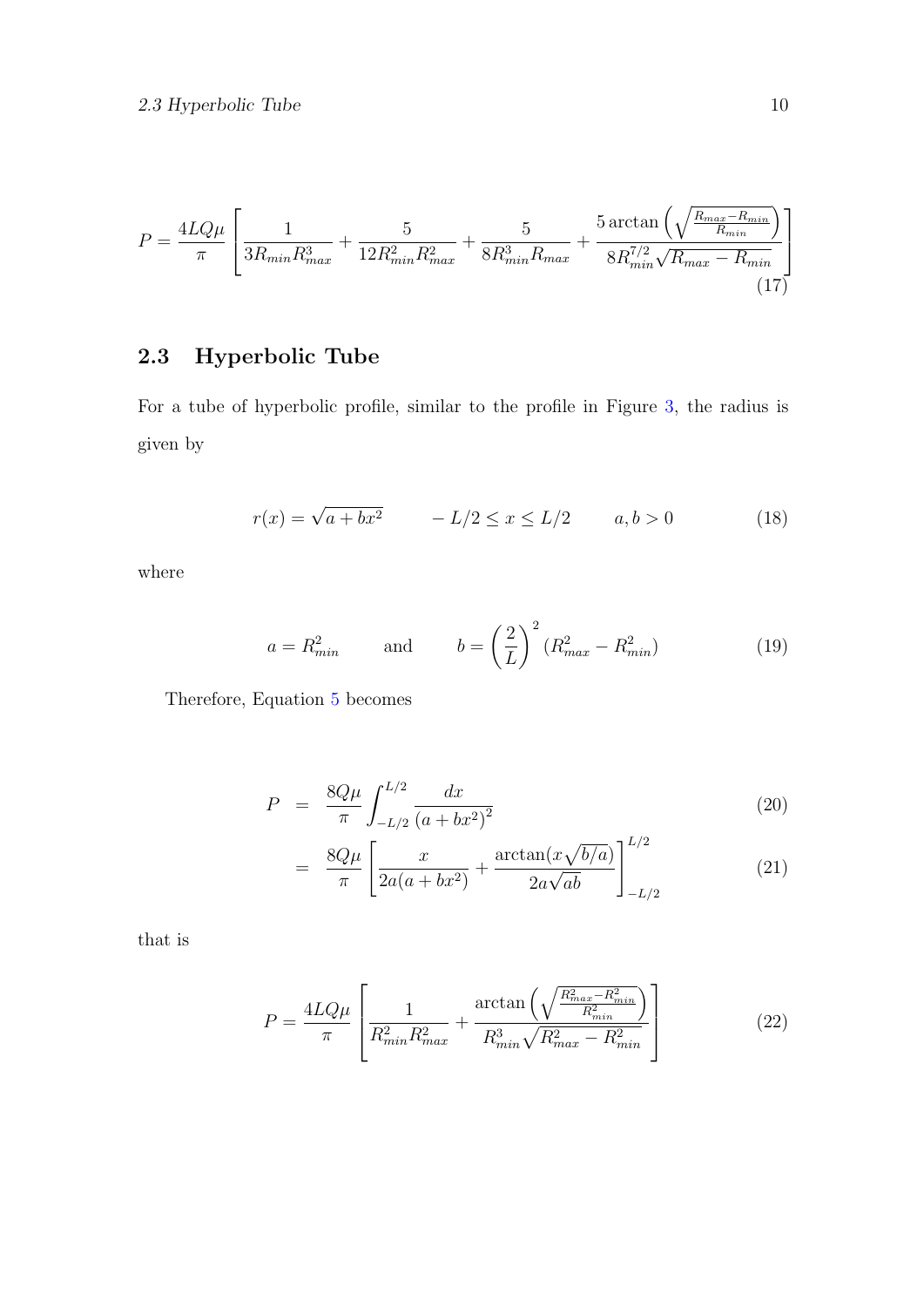#### <span id="page-10-0"></span>2.4 Hyperbolic Cosine Tube

For a tube of hyperbolic cosine profile, similar to the profile in Figure [3,](#page-8-0) the radius is given by

$$
r(x) = a \cosh(bx) \qquad -L/2 \le x \le L/2 \tag{23}
$$

where

$$
a = R_{min} \qquad \text{and} \qquad b = \frac{2}{L} \operatorname{arccosh}\left(\frac{R_{max}}{R_{min}}\right) \tag{24}
$$

Hence, Equation [5](#page-6-1) becomes

$$
P = \frac{8Q\mu}{\pi} \int_{-L/2}^{L/2} \frac{dx}{[a\cosh(bx)]^4}
$$
 (25)

$$
= \frac{8Q\mu}{\pi} \left[ \frac{\tanh(bx) \left[ \mathrm{sech}^2(bx) + 2 \right]}{3a^4b} \right]_{-L/2}^{L/2}
$$
(26)

that is

<span id="page-10-2"></span>
$$
P = \frac{8LQ\mu}{3\pi R_{min}^4} \left[ \frac{\tanh\left(\operatorname{arccosh}\left(\frac{R_{max}}{R_{min}}\right)\right) \left[\operatorname{sech}^2\left(\operatorname{arccosh}\left(\frac{R_{max}}{R_{min}}\right)\right) + 2\right]}{\operatorname{arccosh}\left(\frac{R_{max}}{R_{min}}\right)}\right] \tag{27}
$$

#### <span id="page-10-1"></span>2.5 Sinusoidal Tube

For a tube of sinusoidal profile, depicted in Figure [4,](#page-11-0) where the tube length  $L$  spans one complete wavelength, the radius is given by

$$
r(x) = a - b\cos(kx) - L/2 \le x \le L/2 \qquad a > b > 0 \tag{28}
$$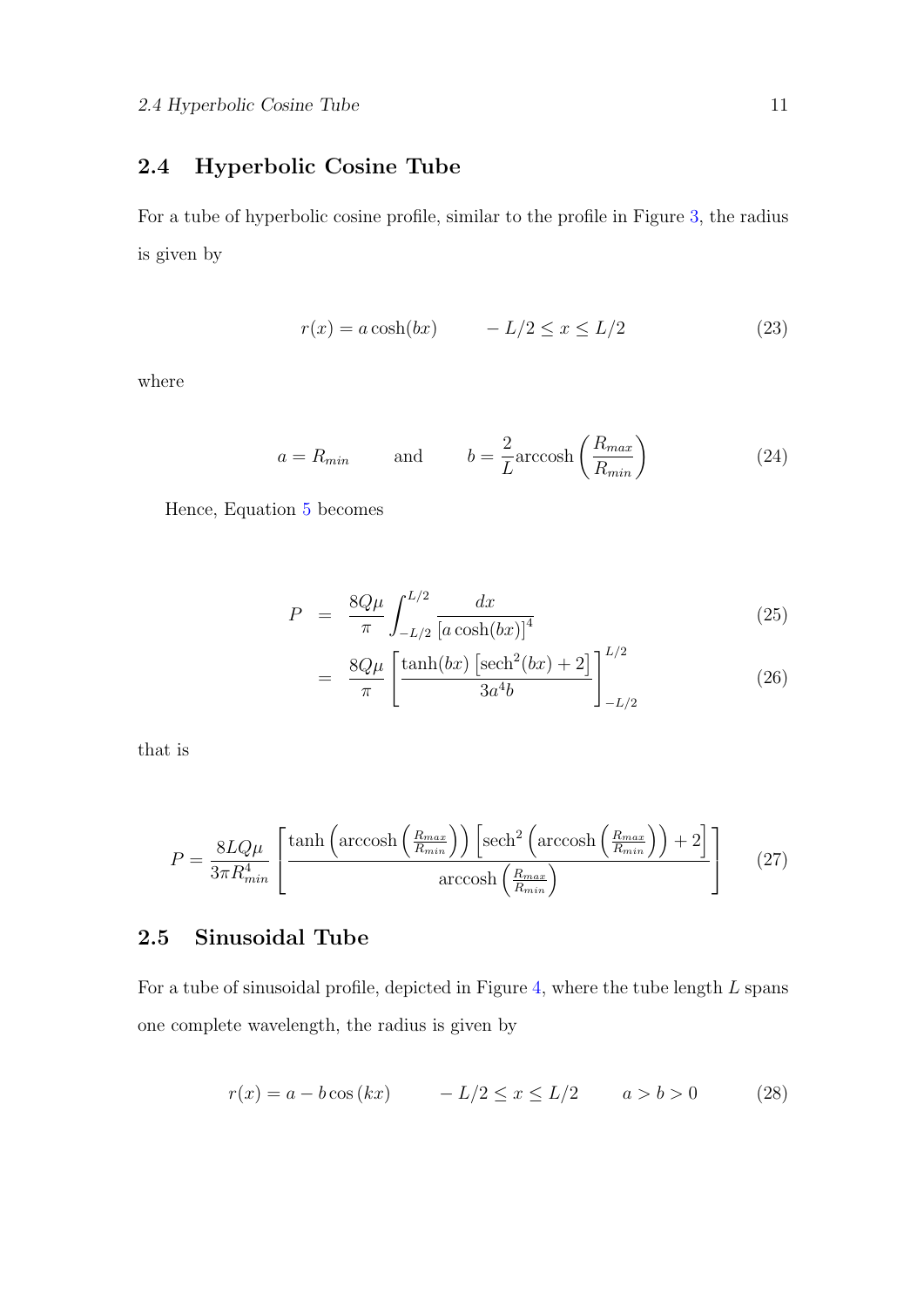<span id="page-11-0"></span>

Figure 4: Schematic representation of the radius of a converging-diverging capillary with a sinusoidal profile as a function of the distance along the tube axis.

where

$$
a = \frac{R_{max} + R_{min}}{2} \qquad b = \frac{R_{max} - R_{min}}{2} \qquad & k = \frac{2\pi}{L} \qquad (29)
$$

Hence, Equation [5](#page-6-1) becomes

$$
P = \frac{8Q\mu}{\pi} \int_{-L/2}^{L/2} \frac{dx}{\left[a - b\cos(kx)\right]^4}
$$
(30)

On performing this integration, the following relation is obtained

$$
P = \frac{8Q\mu}{\pi b^4 k} \left[ I \right]_{-L/2}^{L/2} \tag{31}
$$

where

$$
I = \frac{(6A^3 + 9A)}{3(A^2 - 1)^{7/2}} \arctan\left(\frac{(A - 1)\tan(\frac{kx}{2})}{\sqrt{A^2 - 1}}\right) - \frac{(11A^2 + 4)\sin(kx)}{6(A^2 - 1)^3[A + \cos(kx)]} - \frac{5A\sin(kx)}{6(A^2 - 1)^2[A + \cos(kx)]^2} - \frac{\sin(kx)}{3(A^2 - 1)[A + \cos(kx)]^3}
$$
(32)

$$
\& \qquad A = \frac{R_{max} + R_{min}}{R_{min} - R_{max}} \tag{33}
$$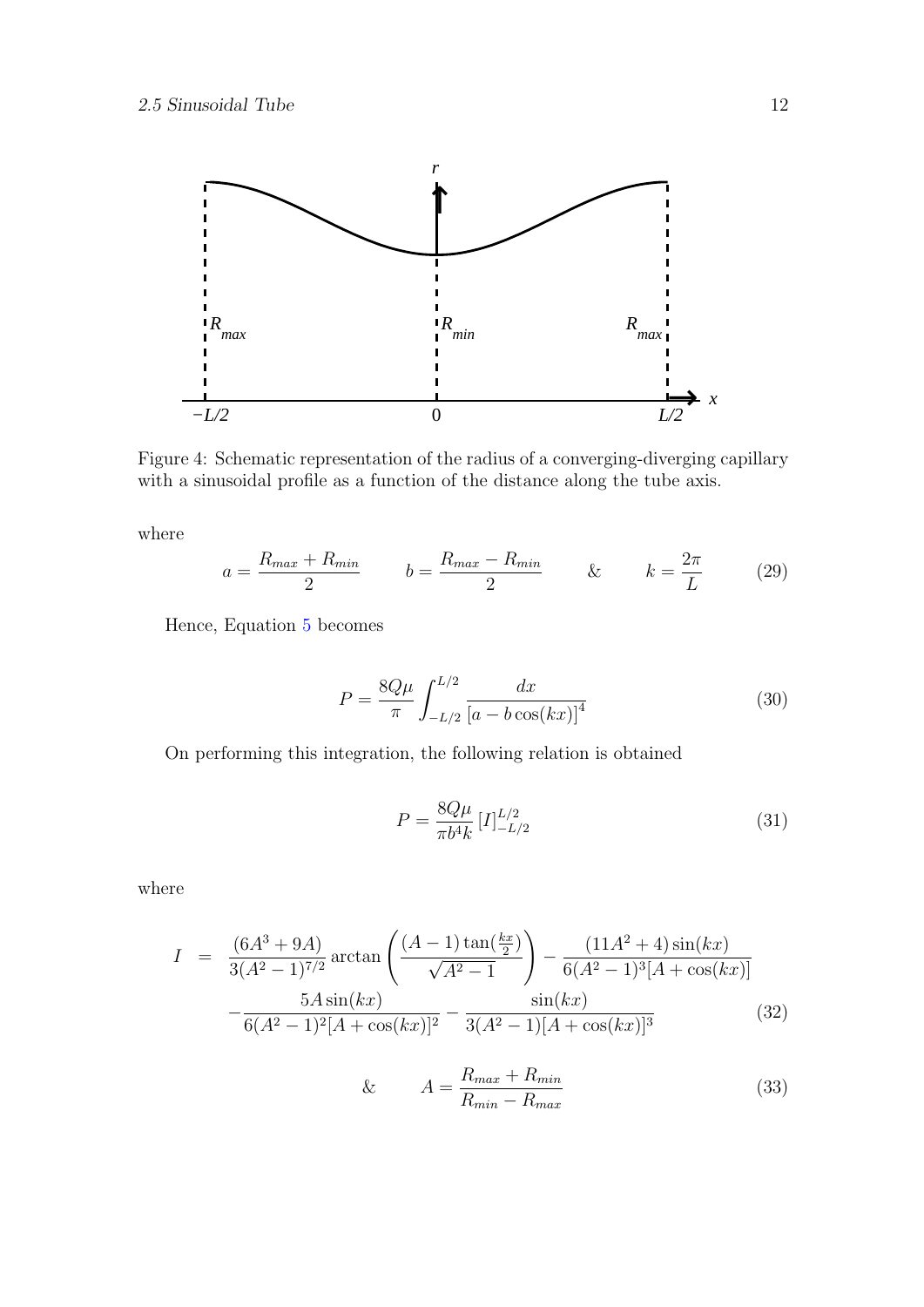#### 2.5 Sinusoidal Tube 13

On taking  $\lim_{x \to -\frac{L}{2}^+} I$  and  $\lim_{x \to \frac{L}{2}^-} I$  the following expression is obtained

$$
P = \frac{8Q\mu}{\pi b^4 k} \left[ -\frac{(6A^3 + 9A)}{3(A^2 - 1)^{7/2}} \frac{\pi}{2} - \frac{(6A^3 + 9A)}{3(A^2 - 1)^{7/2}} \frac{\pi}{2} \right]
$$
(34)

$$
= -\frac{8Q\mu(6A^3 + 9A)}{3b^4k(A^2 - 1)^{7/2}}\tag{35}
$$

Since  $A < -1$ ,  $P > 0$  as it should be. On substituting for A, b and k in the last expression we obtain

$$
P = \frac{LQ\mu(R_{max} - R_{min})^3 \left[2\left(\frac{R_{max} + R_{min}}{R_{max} - R_{min}}\right)^3 + 3\left(\frac{R_{max} + R_{min}}{R_{max} - R_{min}}\right)\right]}{2\pi (R_{max} R_{min})^{7/2}}
$$
(36)

that is

<span id="page-12-0"></span>
$$
P = \frac{LQ\mu \left[2(R_{max} + R_{min})^3 + 3(R_{max} + R_{min})(R_{max} - R_{min})^2\right]}{2\pi (R_{max} R_{min})^{7/2}}\tag{37}
$$

It is noteworthy that all these relations (i.e. Equations [11,](#page-7-2) [17,](#page-9-1) [22,](#page-9-2) [27](#page-10-2) and [37\)](#page-12-0), are dimensionally consistent. Moreover, they have been extensively tested and verified by numerical integration.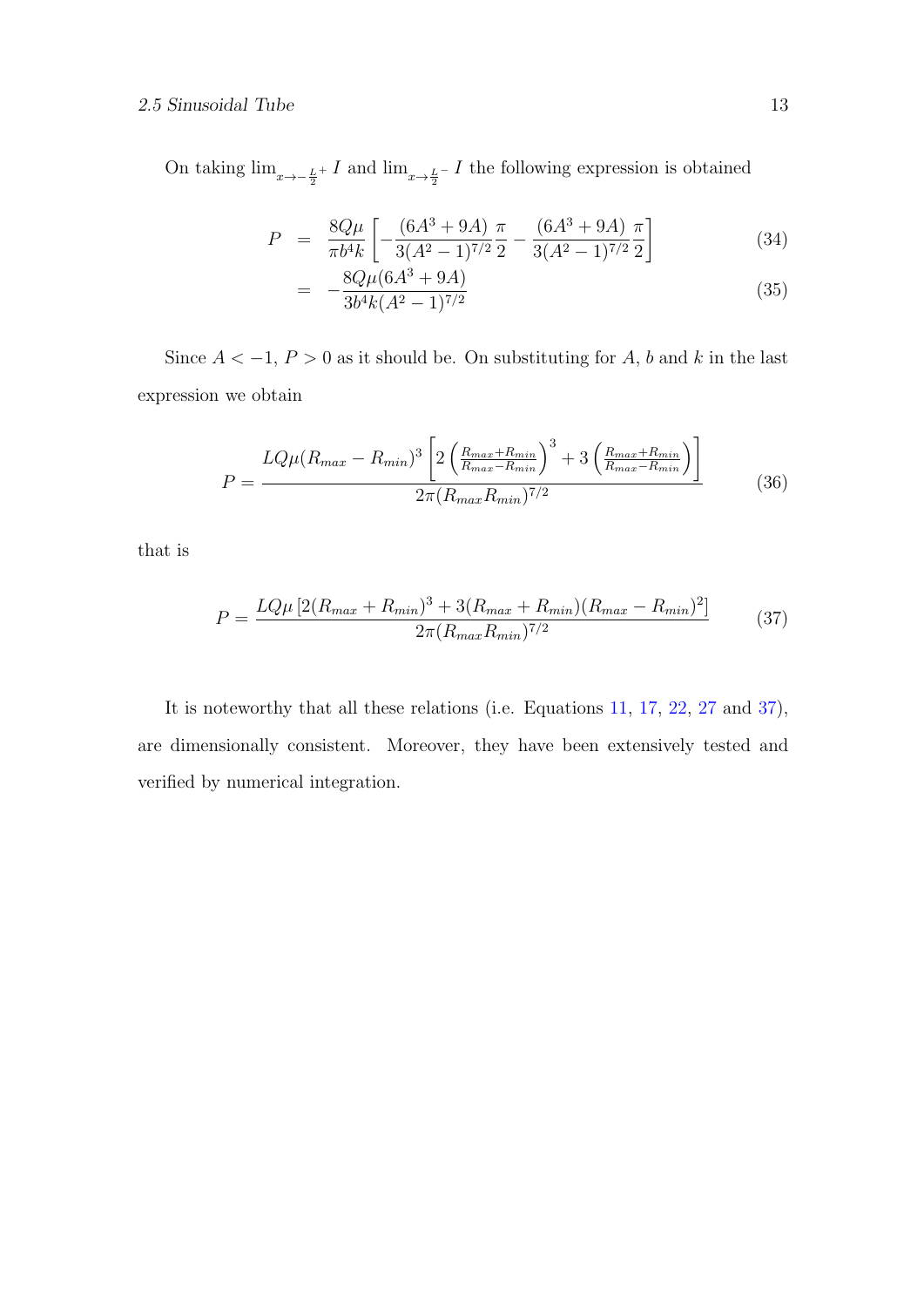### <span id="page-13-0"></span>3 Conclusions

The current paper proposes an analytical method for deriving mathematical relations between pressure drop and volumetric flow rate in axially symmetric corrugated tubes of varying cross section. This method is applied on a number of converging-diverging capillary geometries in the context of Newtonian flow. The method can be equally applied to some cases of non-Newtonian flow within the given restrictions. It can also be extended to include other regular but non-axiallysymmetric geometries. The method can be used as a basis for numerical integration when analytical solutions are out of reach due to mathematical complexities.

### <span id="page-13-1"></span>Nomenclature

| strain rate $(s^{-1})$ |  |
|------------------------|--|
|------------------------|--|

 $\mu$  fluid viscosity (Pa.s)

 $\tau$  stress (Pa)

 $L$  tube length  $(m)$ 

- P pressure drop (Pa)
- Q volumetric flow rate  $(m^3.s^{-1})$

 $r$  tube radius  $(m)$ 

 $R_{max}$  maximum radius of corrugated tube (m)

 $R_{min}$  minimum radius of corrugated tube  $(m)$ 

x axial coordinate (m)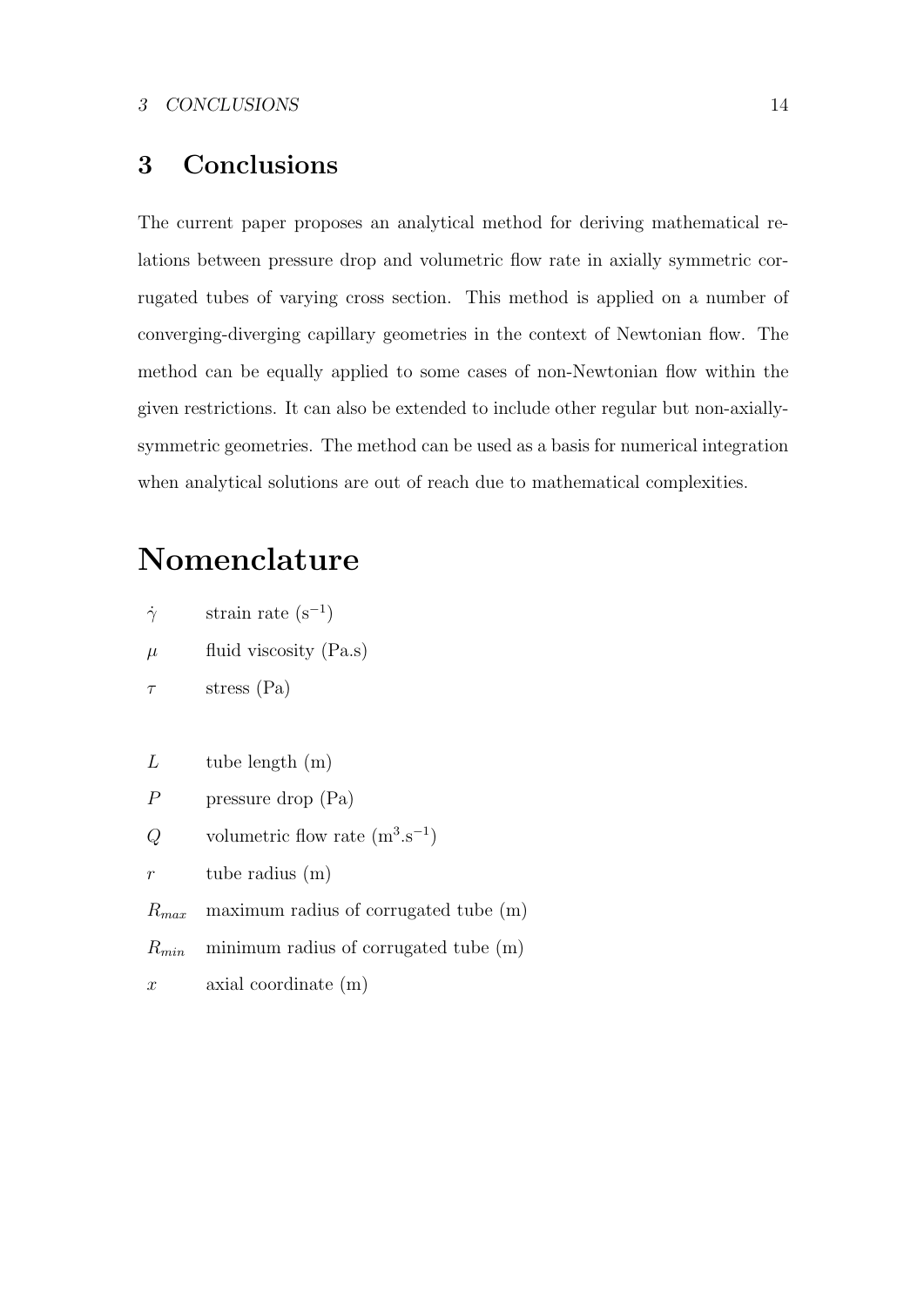### <span id="page-14-0"></span>References

- <span id="page-14-1"></span>[1] T. Sochi; M.J. Blunt. Pore-scale network modeling of Ellis and Herschel-Bulkley fluids. Journal of Petroleum Science and Engineering, 60(2):105–124, 2008. [5,](#page-4-1) [6](#page-5-3)
- <span id="page-14-2"></span>[2] T. Sochi. Pore-scale modeling of viscoelastic flow in porous media using a Bautista-Manero fluid. International Journal of Heat and Fluid Flow, 30(6):1202–1217, 2009. [5](#page-4-1)
- <span id="page-14-3"></span>[3] T. Sochi. Modelling the flow of yield-stress fluids in porous media. Transport in Porous Media, 2010. DOI: 10.1007/s11242-010-9574-z. [5](#page-4-1)
- <span id="page-14-4"></span>[4] F.M. White. Viscous Fluid Flow. McGraw Hill Inc., second edition, 1991. [5](#page-4-1)
- <span id="page-14-5"></span>[5] S. Sisavath; X. Jing; R.W. Zimmerman. Laminar flow through irregularlyshaped pores in sedimentary rocks. Transport in Porous Media,  $45(1)$ : $41-62$ , 2001. [5](#page-4-1)
- <span id="page-14-6"></span>[6] W. Kozicki; C.H. Chou; C. Tiu. Non-Newtonian flow in ducts of arbitrary cross-sectional shape. Chemical Engineering Science, 21(8):665–679, 1966. [5](#page-4-1)
- <span id="page-14-7"></span>[7] C. Miller. Predicting non-Newtonian flow behavior in ducts of unusual cross section. Industrial  $\mathcal{B}$  Engineering Chemistry Fundamentals, 11(4):524-528, 1972. [5](#page-4-1)
- <span id="page-14-8"></span>[8] S. Oka. Pressure development in a non-Newtonian flow through a tapered tube. Rheologica Acta, 12(2):224–227, 1973. [5](#page-4-1)
- <span id="page-14-9"></span>[9] E.W. Williams; S.H. Javadpour. The flow of an elastico-viscous liquid in an axisymmetric pipe of slowly varying cross-section. Journal of Non-Newtonian Fluid Mechanics, 7(2-3):171–188, 1980. [5](#page-4-1)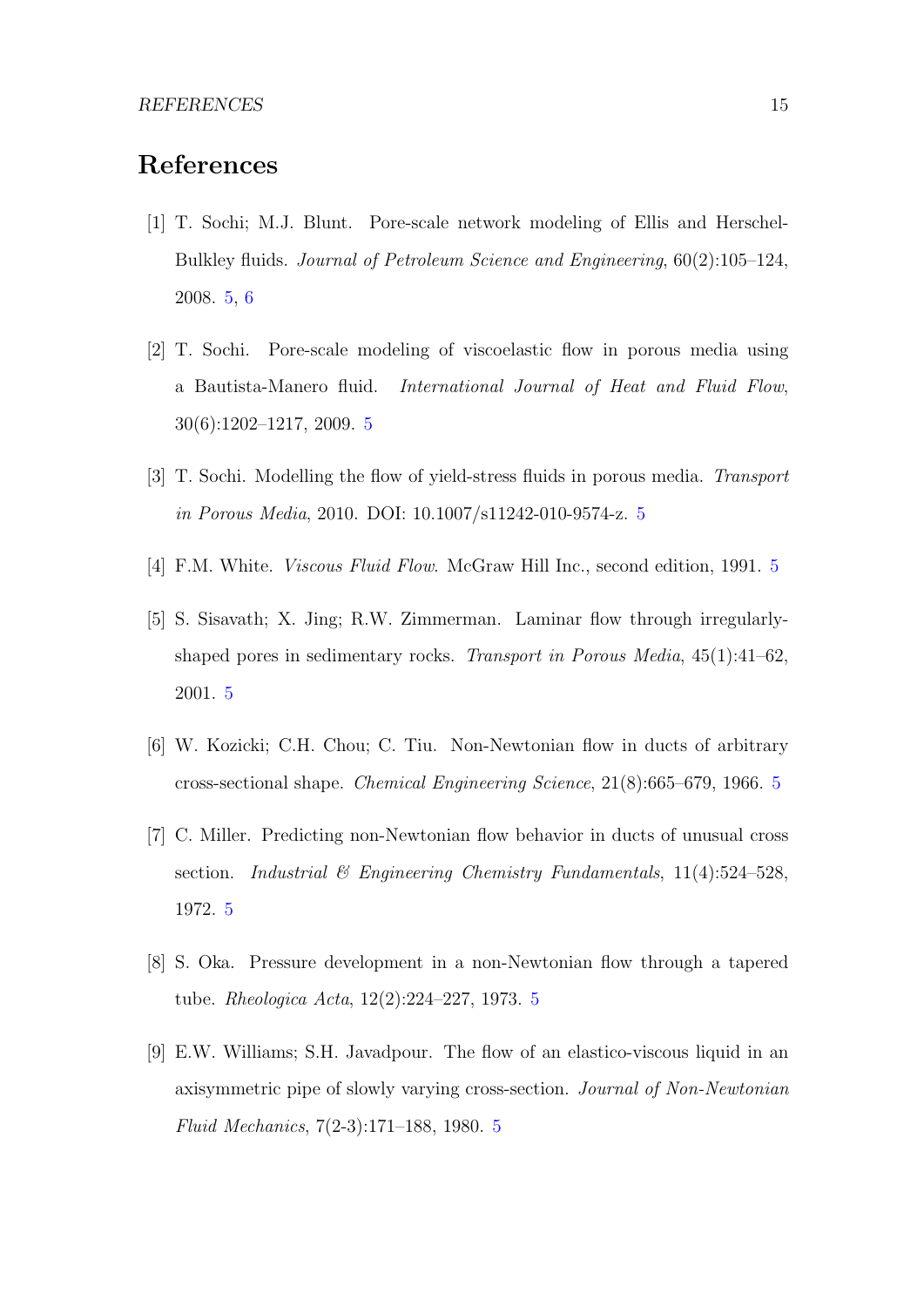- <span id="page-15-0"></span>[10] N. Phan-Thien; C.J. Goh; M.B. Bush. Viscous flow through corrugated tube by boundary element method. Journal of Applied Mathematics and Physics  $(ZAMP)$ , 36(3):47[5](#page-4-1)–480, 1985. 5
- <span id="page-15-1"></span>[11] N. Phan-Thien; M.M.K. Khan. Flow of an Oldroyd-type fluid through a sinusoidally corrugated tube. Journal of Non-Newtonian Fluid Mechanics, 24:203– 220, 1987. [5](#page-4-1)
- <span id="page-15-2"></span>[12] A. Lahbabi; H-C Chang. Flow in periodically constricted tubes: Transition to inertial and nonsteady flows. Chemical Engineering Science, 41(10):2487– 2505, 1986. [5](#page-4-1)
- <span id="page-15-3"></span>[13] S.R. Burdette; P.J. Coates; R.C. Armstrong; R.A. Brown. Calculations of viscoelastic flow through an axisymmetric corrugated tube using the explicitly elliptic momentum equation formulation (EEME). Journal of Non-Newtonian Fluid Mechanics, 33(1):1–23, 1989. [5](#page-4-1)
- <span id="page-15-4"></span>[14] S. Pilitsis; A. Souvaliotis; A.N. Beris. Viscoelastic flow in a periodically constricted tube: The combined effect of inertia, shear thinning, and elasticity. Journal of Rheology, 35(4):605–646, 1991. [5](#page-4-1)
- <span id="page-15-5"></span>[15] S. Pilitsis; A.N. Beris. Calculations of steady-state viscoelastic flow in an undulating tube. Journal of Non-Newtonian Fluid Mechanics, 31(3):231–287, 1989. [5](#page-4-1)
- <span id="page-15-6"></span>[16] D.F. James; N. Phan-Thien; M.M.K. Khan; A.N. Beris; S. Pilitsis. Flow of test fluid M1 in corrugated tubes. Journal of Non-Newtonian Fluid Mechanics, 35(2-3):405–412, 1990. [5](#page-4-1)
- <span id="page-15-7"></span>[17] K.K. Talwar; B. Khomami. Application of higher order finite element methods to viscoelastic flow in porous media. Journal of Rheology, 36(7):1377–1416, 1992. [5](#page-4-1)